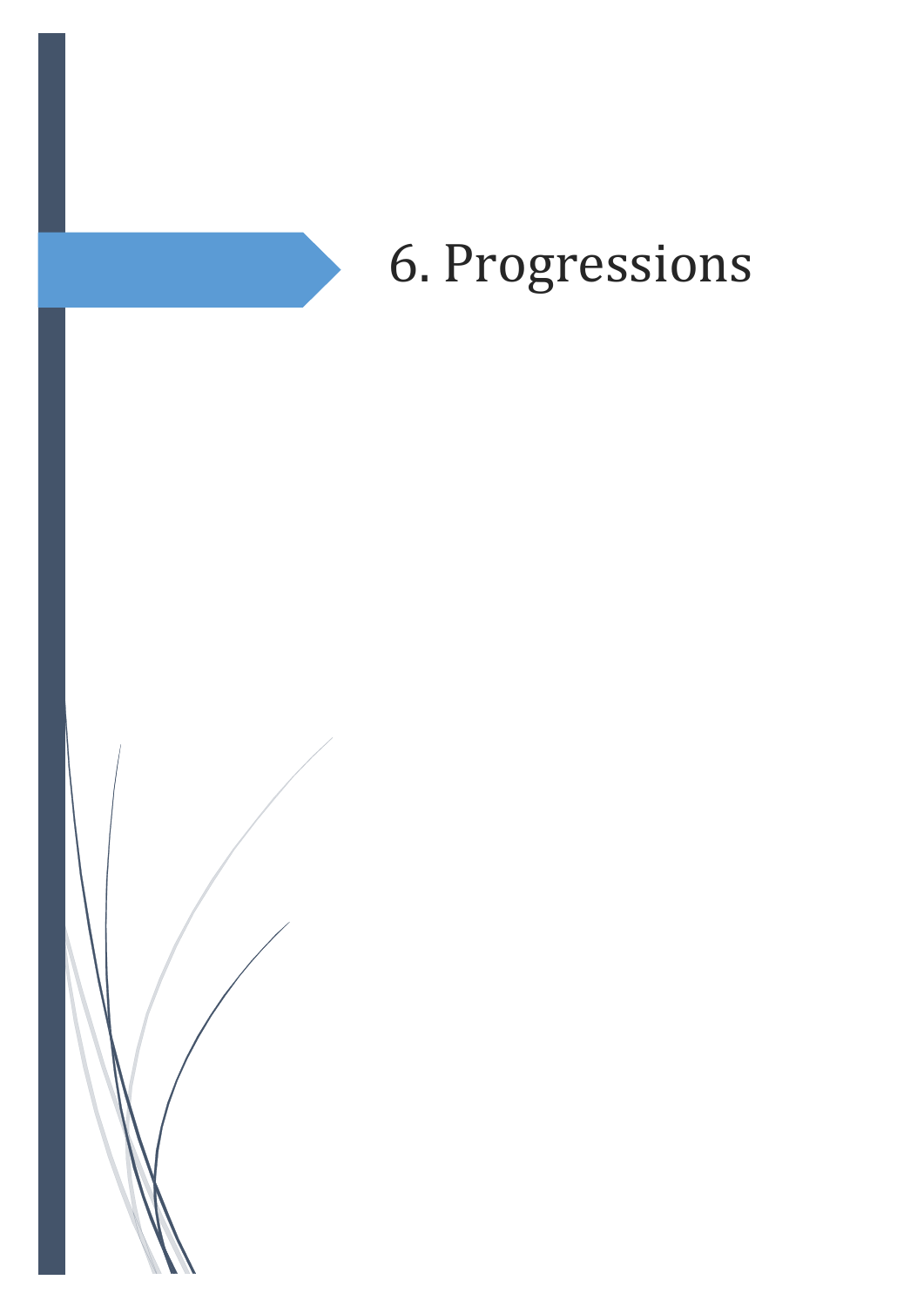## Progressions

- 1. A sequence is an arrangement of numbers or objects in a definite order.
- 2. A sequence  $a_1, a_2, \ldots, a_n$  is called an arithmetic progression, if there exists a constant "d" such that  $a_2 - a_1 = d$ ,  $a_3 - a_2 = d$  ...,  $a_{n-1} - a_n = d$ . The constant " $d$ " is called the common difference.
- 3. If  $a$  is the first term  $d$  the common difference of an A.P, then the A.P is  $a, a + d, a + 2d$  ....
- 4. The  $n^{th}$  term  $a_n$  of an A.P with first term a and common difference d is given by  $a_n = a + (n-1)d$
- 5. The  $n^{th}$  term  $a_n$  of an A.P with first term a and common difference d. If there exixts  $m$  terms in that A.P then
	- $\triangleright$   $n^{th}$  term from the end =  $(m n + 1)^{th}$  term from the beginning
	- $\triangleright$   $n^{th}$  term from the end = last term
- 6. The sum of the first *n* terms of an A.P is given by  $s_n = \frac{n}{3}$  $\frac{n}{2}$  (
- 7. If *l* is the last term of an A.P, then the sum of all terms of the A.P  $s_n = \frac{n}{2}$  $\frac{n}{2}$  (
- 8. A geometric progression G.P is a list of numbers in which each term is obtained by multiplying preceding term with a fixed number  $r$  except first term. This fixed number is called common ratio " $r$ ".
- 9. The general form of a G.P whose first term is  $\alpha$  and common ratio  $r$  is  $a, ar, ar<sup>2</sup>, ar<sup>3</sup>$
- 10. If the first term and common ratio of a G.P are  $a, r$  respectively then the  $n<sup>t</sup>$ term  $a_n = ar^{n-1}$ .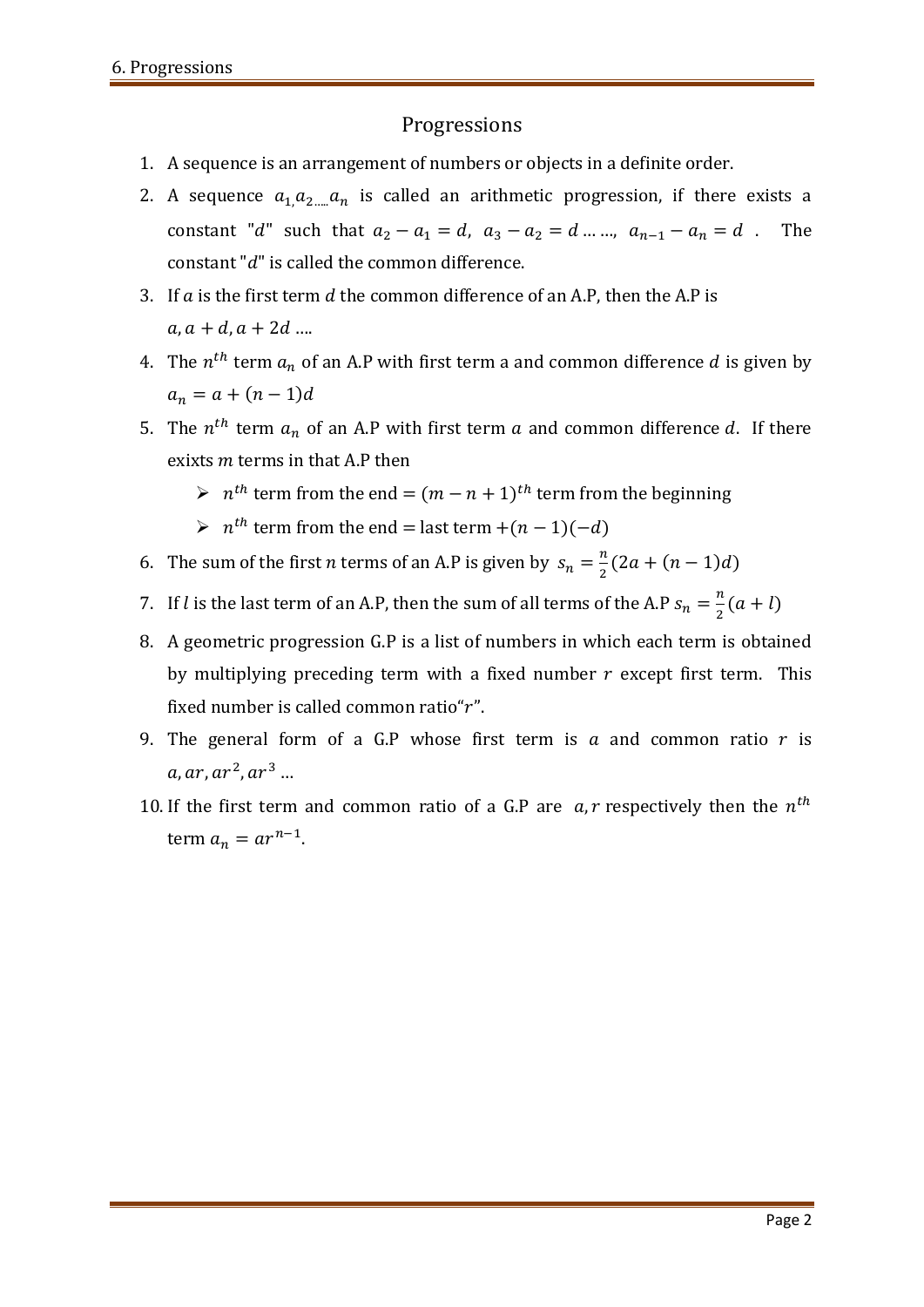## Multiple Choice Questions

| (a)20                                                                                                                        | (b)30     | (c)25                                                                                                                                             | (d)35                                                                                                                                                                                                                                                                                                                                                                                                                                                                                                                                                                                                                                                                                                                                                                                                                                           |  |  |  |
|------------------------------------------------------------------------------------------------------------------------------|-----------|---------------------------------------------------------------------------------------------------------------------------------------------------|-------------------------------------------------------------------------------------------------------------------------------------------------------------------------------------------------------------------------------------------------------------------------------------------------------------------------------------------------------------------------------------------------------------------------------------------------------------------------------------------------------------------------------------------------------------------------------------------------------------------------------------------------------------------------------------------------------------------------------------------------------------------------------------------------------------------------------------------------|--|--|--|
| 2. The number of three digited numbers those are divisible by 7                                                              |           |                                                                                                                                                   |                                                                                                                                                                                                                                                                                                                                                                                                                                                                                                                                                                                                                                                                                                                                                                                                                                                 |  |  |  |
| $(a)$ 12                                                                                                                     | (b)13     |                                                                                                                                                   |                                                                                                                                                                                                                                                                                                                                                                                                                                                                                                                                                                                                                                                                                                                                                                                                                                                 |  |  |  |
| 3. The number of multiples of 4 those lie between 10 and 250 is                                                              |           |                                                                                                                                                   |                                                                                                                                                                                                                                                                                                                                                                                                                                                                                                                                                                                                                                                                                                                                                                                                                                                 |  |  |  |
| (a)60                                                                                                                        | (b)70     | (c)40                                                                                                                                             | (d)80                                                                                                                                                                                                                                                                                                                                                                                                                                                                                                                                                                                                                                                                                                                                                                                                                                           |  |  |  |
|                                                                                                                              |           |                                                                                                                                                   |                                                                                                                                                                                                                                                                                                                                                                                                                                                                                                                                                                                                                                                                                                                                                                                                                                                 |  |  |  |
| (a)87                                                                                                                        | (b)88     |                                                                                                                                                   |                                                                                                                                                                                                                                                                                                                                                                                                                                                                                                                                                                                                                                                                                                                                                                                                                                                 |  |  |  |
| 5. If the first term of an A.P is 2 and common difference is 4, then the sum of its 40                                       |           |                                                                                                                                                   |                                                                                                                                                                                                                                                                                                                                                                                                                                                                                                                                                                                                                                                                                                                                                                                                                                                 |  |  |  |
| terms is                                                                                                                     |           |                                                                                                                                                   |                                                                                                                                                                                                                                                                                                                                                                                                                                                                                                                                                                                                                                                                                                                                                                                                                                                 |  |  |  |
| (a)3200                                                                                                                      |           |                                                                                                                                                   |                                                                                                                                                                                                                                                                                                                                                                                                                                                                                                                                                                                                                                                                                                                                                                                                                                                 |  |  |  |
|                                                                                                                              |           |                                                                                                                                                   |                                                                                                                                                                                                                                                                                                                                                                                                                                                                                                                                                                                                                                                                                                                                                                                                                                                 |  |  |  |
| (a)5                                                                                                                         | (b)10     |                                                                                                                                                   |                                                                                                                                                                                                                                                                                                                                                                                                                                                                                                                                                                                                                                                                                                                                                                                                                                                 |  |  |  |
| 7. Sum of " <i>n</i> " terms of the series $\sqrt{2} + \sqrt{8} + \sqrt{32} + \cdots$ is                                     |           |                                                                                                                                                   |                                                                                                                                                                                                                                                                                                                                                                                                                                                                                                                                                                                                                                                                                                                                                                                                                                                 |  |  |  |
|                                                                                                                              |           |                                                                                                                                                   |                                                                                                                                                                                                                                                                                                                                                                                                                                                                                                                                                                                                                                                                                                                                                                                                                                                 |  |  |  |
|                                                                                                                              |           |                                                                                                                                                   |                                                                                                                                                                                                                                                                                                                                                                                                                                                                                                                                                                                                                                                                                                                                                                                                                                                 |  |  |  |
| to zero is                                                                                                                   |           |                                                                                                                                                   |                                                                                                                                                                                                                                                                                                                                                                                                                                                                                                                                                                                                                                                                                                                                                                                                                                                 |  |  |  |
| $(a)$ 501th                                                                                                                  |           |                                                                                                                                                   |                                                                                                                                                                                                                                                                                                                                                                                                                                                                                                                                                                                                                                                                                                                                                                                                                                                 |  |  |  |
| 9. If the first term of an A.P is $a$ and $n^{th}$ term is b. Then its common difference is                                  |           |                                                                                                                                                   |                                                                                                                                                                                                                                                                                                                                                                                                                                                                                                                                                                                                                                                                                                                                                                                                                                                 |  |  |  |
| $(a)_{n+1}^{b-a}$                                                                                                            |           |                                                                                                                                                   |                                                                                                                                                                                                                                                                                                                                                                                                                                                                                                                                                                                                                                                                                                                                                                                                                                                 |  |  |  |
| 10. The sum of first $n$ odd natural number is                                                                               |           |                                                                                                                                                   |                                                                                                                                                                                                                                                                                                                                                                                                                                                                                                                                                                                                                                                                                                                                                                                                                                                 |  |  |  |
|                                                                                                                              |           |                                                                                                                                                   |                                                                                                                                                                                                                                                                                                                                                                                                                                                                                                                                                                                                                                                                                                                                                                                                                                                 |  |  |  |
|                                                                                                                              |           |                                                                                                                                                   |                                                                                                                                                                                                                                                                                                                                                                                                                                                                                                                                                                                                                                                                                                                                                                                                                                                 |  |  |  |
| $(a)$ 19                                                                                                                     | (b)7      | $(c)$ 11                                                                                                                                          | $(d)$ 15                                                                                                                                                                                                                                                                                                                                                                                                                                                                                                                                                                                                                                                                                                                                                                                                                                        |  |  |  |
|                                                                                                                              |           |                                                                                                                                                   |                                                                                                                                                                                                                                                                                                                                                                                                                                                                                                                                                                                                                                                                                                                                                                                                                                                 |  |  |  |
| (a)8                                                                                                                         | (b)7      |                                                                                                                                                   |                                                                                                                                                                                                                                                                                                                                                                                                                                                                                                                                                                                                                                                                                                                                                                                                                                                 |  |  |  |
| 13. If in an A.P 11 <sup>th</sup> term is 38 and the 16 <sup>th</sup> term is 73, then the 31 <sup>st</sup> term in that A.P |           |                                                                                                                                                   |                                                                                                                                                                                                                                                                                                                                                                                                                                                                                                                                                                                                                                                                                                                                                                                                                                                 |  |  |  |
| (a) 178                                                                                                                      | $(b)$ 176 |                                                                                                                                                   |                                                                                                                                                                                                                                                                                                                                                                                                                                                                                                                                                                                                                                                                                                                                                                                                                                                 |  |  |  |
|                                                                                                                              |           |                                                                                                                                                   |                                                                                                                                                                                                                                                                                                                                                                                                                                                                                                                                                                                                                                                                                                                                                                                                                                                 |  |  |  |
| $(a)$ 10                                                                                                                     | (b)11     | $(c)$ 12                                                                                                                                          | $(d)$ 13                                                                                                                                                                                                                                                                                                                                                                                                                                                                                                                                                                                                                                                                                                                                                                                                                                        |  |  |  |
|                                                                                                                              |           | 11. If 18. $a, b, -3$ are in A.P then $a + b =$<br>12. If $\frac{5+9+13+n \text{ terms}}{7+9+11+ (n+1) \text{ terms}} = \frac{17}{16}$ then $n =$ | 1. The number of two digited numbers those are divisible by 3<br>$(c)$ 14 (d)None<br>4. If 7 <sup>th</sup> and 13 <sup>th</sup> terms of an A.P be 34 and 64 respectively, then its 18 <sup>th</sup> term is<br>$(c)89$ $(d)90$<br>(b) 1600 (c) 200 (d) 2800<br>6. The number of terms of the A.P 3, 7,11,15 to be taken so that the sum is 406 is<br>$(c)$ 12 $(d)$ 14<br>(a) $\frac{n(n+1)}{2}$ (b)2n(n+1) (c) $\frac{n(n+1)}{\sqrt{2}}$ (d)1<br>8. The 9 <sup>th</sup> term of an A.P is 449 and 449 <sup>th</sup> term is 9. The term in A.P which is equal<br>(b)502th $(c)$ 508th $(d)$ None<br>(b) $\frac{b-a}{n-1}$ (c) $\frac{b-a}{n}$ (d) $\frac{b+a}{n+1}$<br>(a) $2n-1$ (b) $2n+1$ (c) $n^2$ (d) $n^2-1$<br>$(c)$ 10 $(d)$ 11<br>$(c)$ 175 (d) 174<br>14. The $n^{th}$ terms of two A.Ps 63,65,67 and 3,10,17, are equal then $n =$ |  |  |  |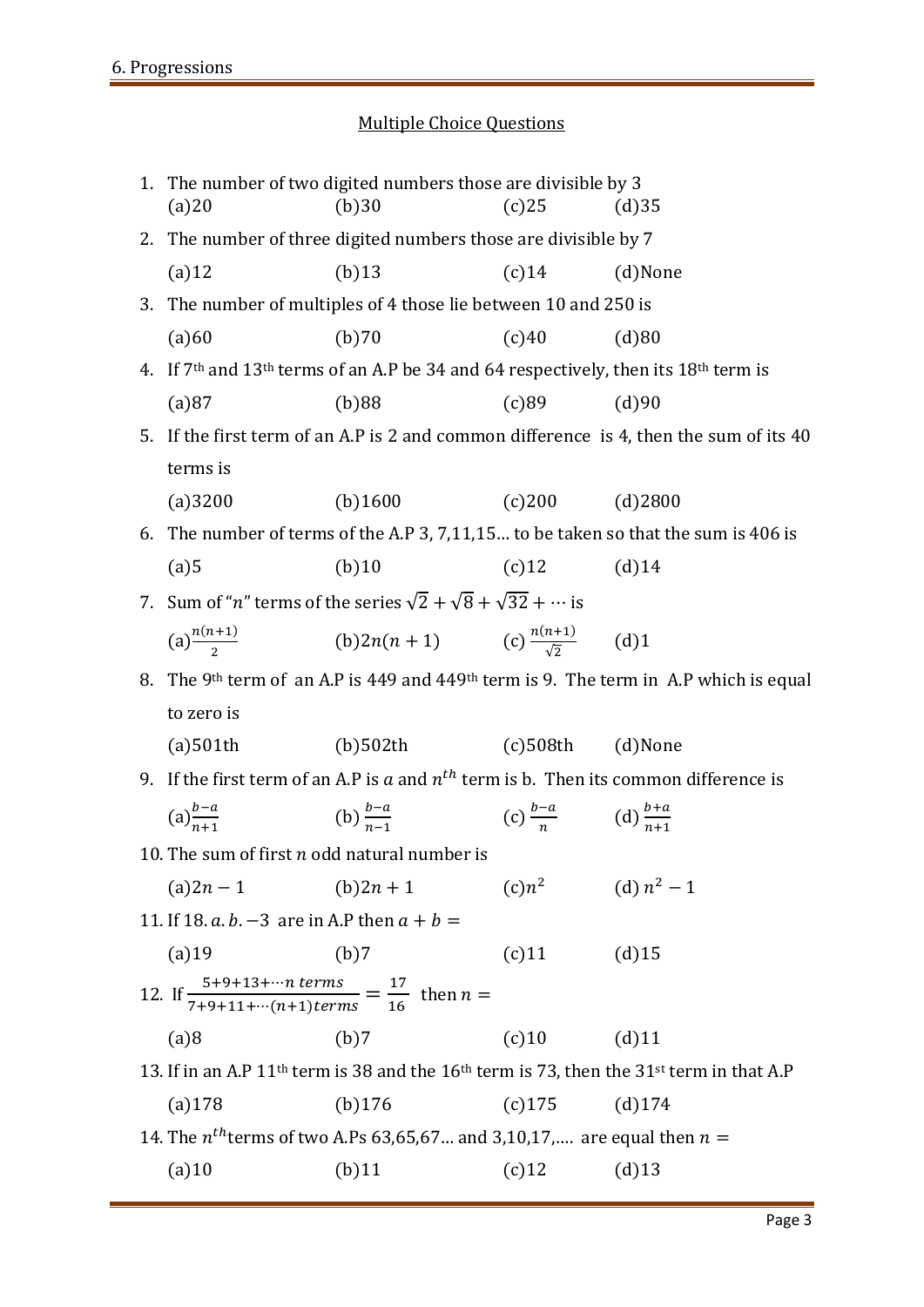| 15. In an A.P 4 <sup>th</sup> term is $\frac{1}{5}$ and 5 <sup>th</sup> term is $\frac{1}{4}$ then sum of 20 terms in the progression |                                                                               |                                                                             |  |                           |                                                                                            |
|---------------------------------------------------------------------------------------------------------------------------------------|-------------------------------------------------------------------------------|-----------------------------------------------------------------------------|--|---------------------------|--------------------------------------------------------------------------------------------|
|                                                                                                                                       |                                                                               | (a) $\frac{1}{20}$ (b) $\frac{1}{21}$ (c) $\frac{21}{2}$ (d) $\frac{19}{2}$ |  |                           |                                                                                            |
| 16. If the sum of first 7 terms of an A.P is 49 and that of 17 terms is 289, then the                                                 |                                                                               |                                                                             |  |                           |                                                                                            |
| sum of " $n$ " terms                                                                                                                  |                                                                               |                                                                             |  |                           |                                                                                            |
|                                                                                                                                       | (a) $(2n + 1)$ (b)n <sup>2</sup>                                              |                                                                             |  | $(c)(2n-1)$ $(d)(n-1)^2$  |                                                                                            |
|                                                                                                                                       |                                                                               |                                                                             |  |                           | 17. If 14 and 18 are the $2nd$ and $3rd$ terms of an A.P, then the sum of 51 terms of that |
| A.P is                                                                                                                                |                                                                               |                                                                             |  |                           |                                                                                            |
| (a) 5610                                                                                                                              | $(b)$ 5611                                                                    |                                                                             |  | $(c)$ 5612 (d)None        |                                                                                            |
| 18. The $n^{th}$ term of a G.P x, 1, $\frac{1}{r}$                                                                                    |                                                                               |                                                                             |  |                           |                                                                                            |
| $(a)x^n$                                                                                                                              |                                                                               | $(b)x^2$                                                                    |  | (c) $x^{2-n}$ (d)None     |                                                                                            |
| 19. The $n^{th}$ term of a G.P $\sqrt{3}$ , 3, 3 $\sqrt{3}$ is 729 then $n =$                                                         |                                                                               |                                                                             |  |                           |                                                                                            |
| (a)11                                                                                                                                 | (b)14                                                                         |                                                                             |  | $(c)$ 13                  | $(d)$ 12                                                                                   |
| 20. The 10 <sup>th</sup> term of a G.P 5,25,125                                                                                       |                                                                               |                                                                             |  |                           |                                                                                            |
| (a) $5^8$                                                                                                                             |                                                                               | (b) $5^9$                                                                   |  | (c) $5^{10}$ (d) $5^7$    |                                                                                            |
| 21. The product of 3 numbers in a G.P is 64, then the middle term is                                                                  |                                                                               |                                                                             |  |                           |                                                                                            |
| (a)4                                                                                                                                  | (b)8                                                                          |                                                                             |  | $(c)$ 16                  | (d)32                                                                                      |
| 22. Which term of the G.P $\frac{1}{3}, \frac{1}{9}, \frac{1}{27}, \dots$ Is $\frac{1}{2187}$                                         |                                                                               |                                                                             |  |                           |                                                                                            |
| $(a)7^{th}$                                                                                                                           |                                                                               |                                                                             |  | (b) $6^{th}$ (c) $5^{th}$ | (d)None                                                                                    |
| 23. If $a, b, c$ are in A.P and G.P then                                                                                              |                                                                               |                                                                             |  |                           |                                                                                            |
|                                                                                                                                       | (a) $a = b \neq c$ (b) $a \neq b = c$ (c) $a \neq b \neq c$ (d) $a = b = c$   |                                                                             |  |                           |                                                                                            |
| 24. 5, x, y, z, 405 are in G.P then $y =$                                                                                             |                                                                               |                                                                             |  |                           |                                                                                            |
| (a)70                                                                                                                                 | (b)50                                                                         |                                                                             |  | (c)45                     | (d)None                                                                                    |
| 25. The $n^{th}$ term of a G.P is $2(0.5)^{n-1}$ , then common ration $r =$                                                           |                                                                               |                                                                             |  |                           |                                                                                            |
| (a)5                                                                                                                                  | (b)0.5                                                                        |                                                                             |  | $(c) \frac{1}{2}$         | (d)3                                                                                       |
| 26. In a G.P, 3 <sup>rd</sup> term is $\frac{3}{16}$ and 6 <sup>th</sup> term is 24 then 20 <sup>th</sup> term is                     |                                                                               |                                                                             |  |                           |                                                                                            |
| $(a) \frac{1}{322}$                                                                                                                   | (b) $\frac{3}{2047}$ (c) $\frac{2048}{7}$ (d) $\frac{3}{2048}$                |                                                                             |  |                           |                                                                                            |
|                                                                                                                                       |                                                                               |                                                                             |  |                           |                                                                                            |
|                                                                                                                                       | (a) $\frac{5}{2}(p+q)$ (b) $\frac{2}{5}(r-p)$ (c) $\frac{5}{2}p$ (d)None      |                                                                             |  |                           |                                                                                            |
|                                                                                                                                       | 28. Sum of natural numbers between 1 and 101 those are divisible by 2 or 5 is |                                                                             |  |                           |                                                                                            |
| $(a)$ 1050                                                                                                                            | (b)2050                                                                       |                                                                             |  | (c)3050                   | (d)4050                                                                                    |